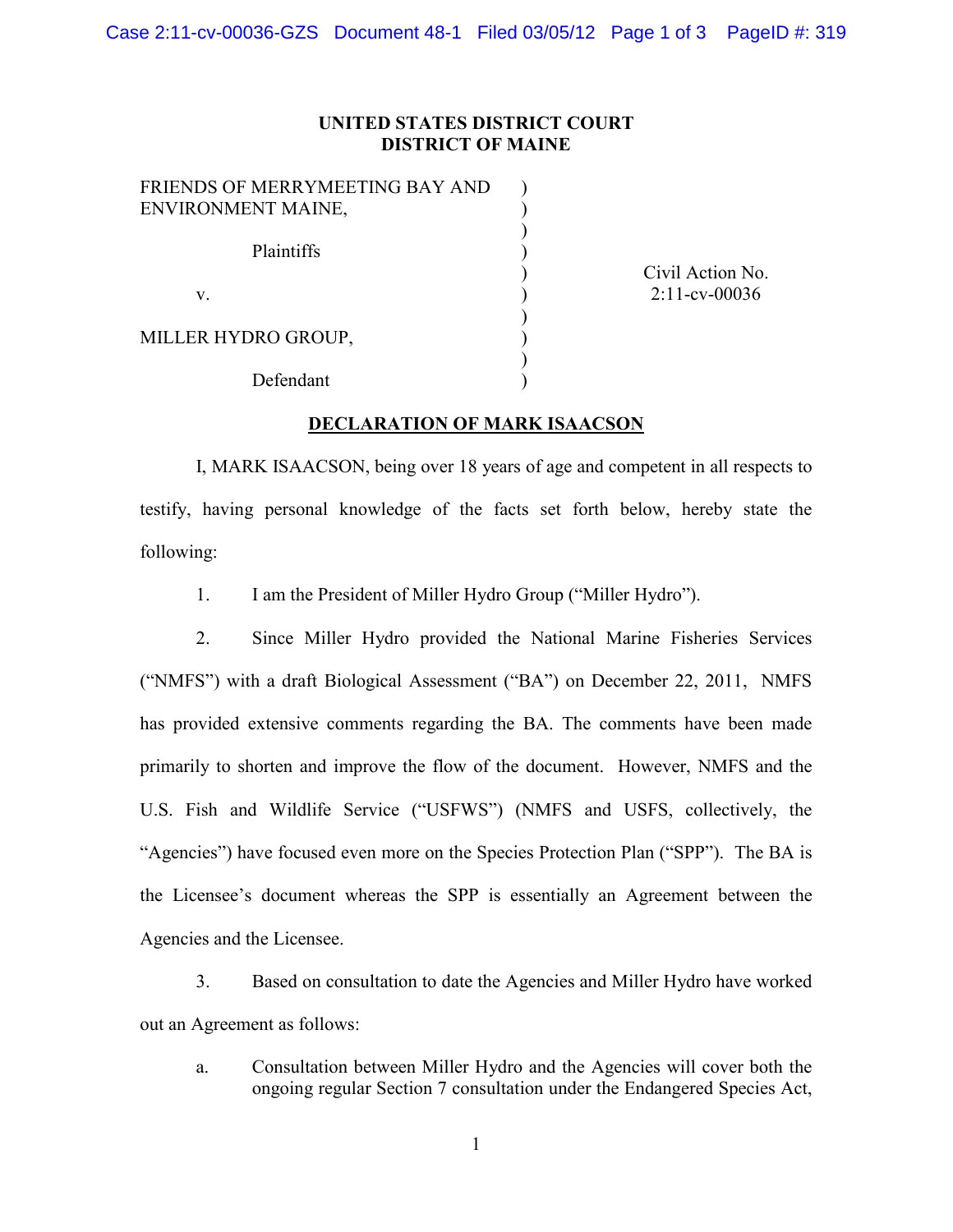as well as the required emergency after-the-fact consultation for spillway replacement at the project.

- b. Miller Hydro will conduct up to 3 years of studies on the effectiveness of upstream and downstream fish passage at the Project beginning with the 2013 season.
- c. Downstream fish passage studies will use traditional radio telemetry to determine the route of passage at the project and mortality and predation associated with the various routes. Hatchery fish will be placed upstream of the dam in the Project headpond and a suitable number of control fish will also be placed downstream of the power station as a control group and as a head pond group for the downstream Pejepscot Project assuming that coordination can continue. Upstream passage studies will use pit tags on the small number of fish that naturally come upstream from the lower projects.
- d. Details of the actual study design will be developed in consultation with the Agencies prior to the commencement of the studies.
- e. NMFS expects to issue an interim Incidental Take Statement ("ITS") to provide "coverage" for Miller Hydro during this period and to allow Miller Hydro access to hatchery fish for downstream fish passage study.
- f. With the issuance of the Biologic Opinion by NMFS this consultation will be complete.
- g. Upon completion of the studies, Miller Hydro and the Agencies will reinitiate consultation and finalize a plan for any additional protective measures if results from the studies determine such measures are necessary.
- h. The Federal Energy Regulatory Commission has indicated that it will add the agreed conditions to the project license as necessary.
- i. Implementation will occur in the first migration season after any such protective measures are included in the license.
- j. Based upon this implementation plan NMFS will issue an ITS that will be in effect until the issuance of a new license for the Project in 2023 or thereafter.
- 4. During the ongoing consultation process, NMFS has indicated that it does

not believe the Miller Hydro project is a threat to the Atlantic salmon species.